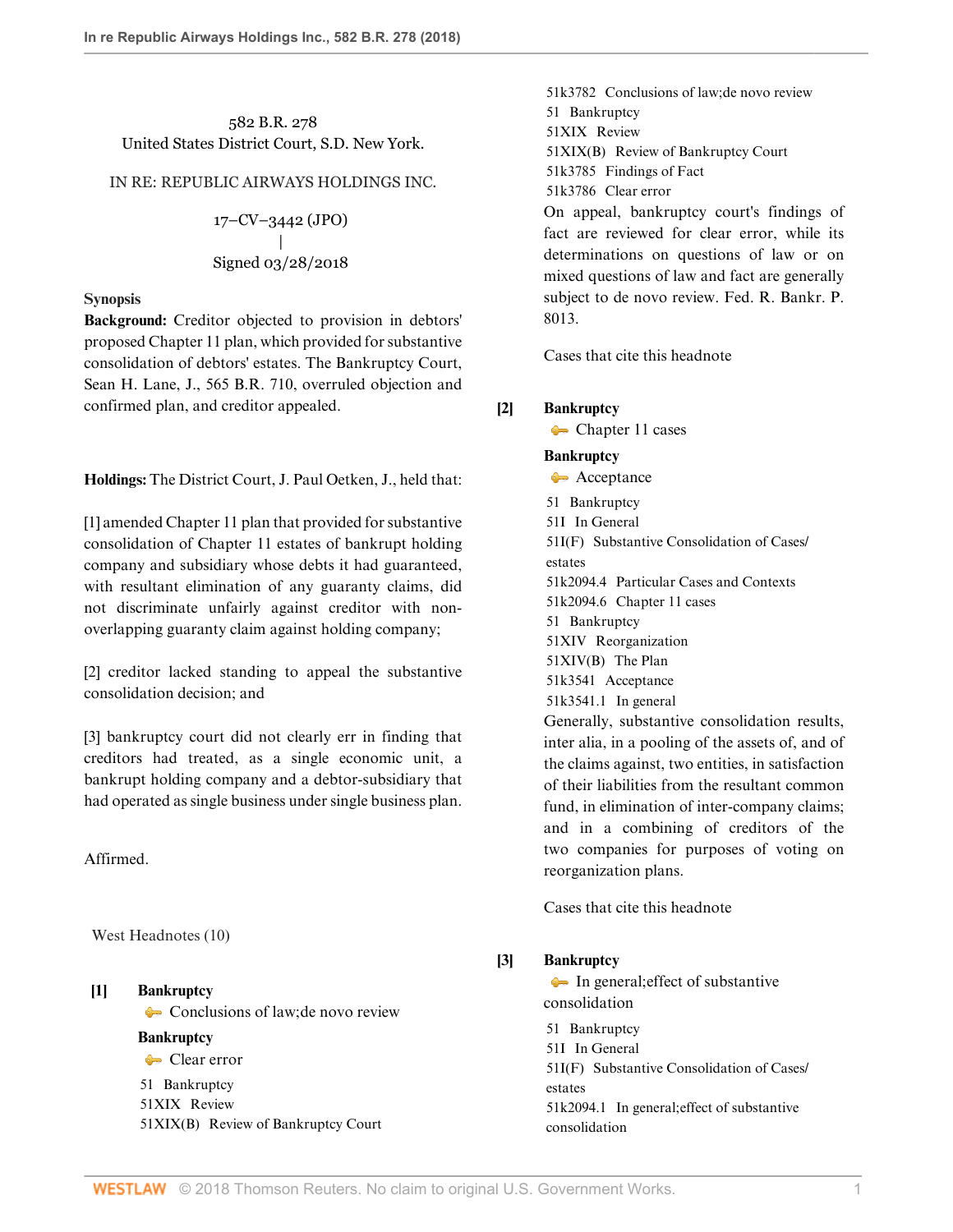Substantive consolidation should be used sparingly.

[Cases that cite this headnote](http://www.westlaw.com/Link/RelatedInformation/DocHeadnoteLink?docGuid=I623d8f7036cc11e89d46ed79fb792237&headnoteId=204422162600320180423192151&originationContext=document&vr=3.0&rs=cblt1.0&transitionType=CitingReferences&contextData=(sc.DocLink))

### <span id="page-1-0"></span>**[\[4\]](#page-4-2) [Bankruptcy](http://www.westlaw.com/Browse/Home/KeyNumber/51/View.html?docGuid=I623d8f7036cc11e89d46ed79fb792237&originationContext=document&vr=3.0&rs=cblt1.0&transitionType=DocumentItem&contextData=(sc.DocLink))**

[Chapter 11 cases](http://www.westlaw.com/Browse/Home/KeyNumber/51k2094.6/View.html?docGuid=I623d8f7036cc11e89d46ed79fb792237&originationContext=document&vr=3.0&rs=cblt1.0&transitionType=DocumentItem&contextData=(sc.DocLink))

## **[Bankruptcy](http://www.westlaw.com/Browse/Home/KeyNumber/51/View.html?docGuid=I623d8f7036cc11e89d46ed79fb792237&originationContext=document&vr=3.0&rs=cblt1.0&transitionType=DocumentItem&contextData=(sc.DocLink))**

[Equality of treatment within classes](http://www.westlaw.com/Browse/Home/KeyNumber/51k3552/View.html?docGuid=I623d8f7036cc11e89d46ed79fb792237&originationContext=document&vr=3.0&rs=cblt1.0&transitionType=DocumentItem&contextData=(sc.DocLink)) [51](http://www.westlaw.com/Browse/Home/KeyNumber/51/View.html?docGuid=I623d8f7036cc11e89d46ed79fb792237&originationContext=document&vr=3.0&rs=cblt1.0&transitionType=DocumentItem&contextData=(sc.DocLink)) Bankruptcy [51I](http://www.westlaw.com/Browse/Home/KeyNumber/51I/View.html?docGuid=I623d8f7036cc11e89d46ed79fb792237&originationContext=document&vr=3.0&rs=cblt1.0&transitionType=DocumentItem&contextData=(sc.DocLink)) In General [51I\(F\)](http://www.westlaw.com/Browse/Home/KeyNumber/51I(F)/View.html?docGuid=I623d8f7036cc11e89d46ed79fb792237&originationContext=document&vr=3.0&rs=cblt1.0&transitionType=DocumentItem&contextData=(sc.DocLink)) Substantive Consolidation of Cases/ estates [51k2094.4](http://www.westlaw.com/Browse/Home/KeyNumber/51k2094.4/View.html?docGuid=I623d8f7036cc11e89d46ed79fb792237&originationContext=document&vr=3.0&rs=cblt1.0&transitionType=DocumentItem&contextData=(sc.DocLink)) Particular Cases and Contexts [51k2094.6](http://www.westlaw.com/Browse/Home/KeyNumber/51k2094.6/View.html?docGuid=I623d8f7036cc11e89d46ed79fb792237&originationContext=document&vr=3.0&rs=cblt1.0&transitionType=DocumentItem&contextData=(sc.DocLink)) Chapter 11 cases [51](http://www.westlaw.com/Browse/Home/KeyNumber/51/View.html?docGuid=I623d8f7036cc11e89d46ed79fb792237&originationContext=document&vr=3.0&rs=cblt1.0&transitionType=DocumentItem&contextData=(sc.DocLink)) Bankruptcy [51XIV](http://www.westlaw.com/Browse/Home/KeyNumber/51XIV/View.html?docGuid=I623d8f7036cc11e89d46ed79fb792237&originationContext=document&vr=3.0&rs=cblt1.0&transitionType=DocumentItem&contextData=(sc.DocLink)) Reorganization [51XIV\(B\)](http://www.westlaw.com/Browse/Home/KeyNumber/51XIV(B)/View.html?docGuid=I623d8f7036cc11e89d46ed79fb792237&originationContext=document&vr=3.0&rs=cblt1.0&transitionType=DocumentItem&contextData=(sc.DocLink)) The Plan [51k3548](http://www.westlaw.com/Browse/Home/KeyNumber/51k3548/View.html?docGuid=I623d8f7036cc11e89d46ed79fb792237&originationContext=document&vr=3.0&rs=cblt1.0&transitionType=DocumentItem&contextData=(sc.DocLink)) Requisites of Confirmable Plan [51k3552](http://www.westlaw.com/Browse/Home/KeyNumber/51k3552/View.html?docGuid=I623d8f7036cc11e89d46ed79fb792237&originationContext=document&vr=3.0&rs=cblt1.0&transitionType=DocumentItem&contextData=(sc.DocLink)) Equality of treatment within classes Amended Chapter 11 plan that provided for substantive consolidation of Chapter 11 estates of bankrupt holding company and subsidiary whose debts it had guaranteed, with resultant elimination of any guaranty claims, did not discriminate unfairly against aircraft lessor whose non-overlapping guaranty claim against holding company on its unconditional guaranty of subsidiary's aircraft leases, was allegedly more valuable than its direct claim against subsidiary, where carve-out provision added to amended plan allowed lessor to opt in or opt out of substantive consolidation, and where lessor, in asserting that it should be allowed to retain its guaranty claim along with benefits of substantive consolidation, was seeking special treatment not accorded to other creditors with similar, non-overlapping guaranty claims. [11](http://www.westlaw.com/Link/Document/FullText?findType=L&pubNum=1000546&cite=11USCAS1123&originatingDoc=I623d8f7036cc11e89d46ed79fb792237&refType=SP&originationContext=document&vr=3.0&rs=cblt1.0&transitionType=DocumentItem&contextData=(sc.DocLink)#co_pp_d40e000072291) [U.S.C.A. § 1123\(a\)\(4\)](http://www.westlaw.com/Link/Document/FullText?findType=L&pubNum=1000546&cite=11USCAS1123&originatingDoc=I623d8f7036cc11e89d46ed79fb792237&refType=SP&originationContext=document&vr=3.0&rs=cblt1.0&transitionType=DocumentItem&contextData=(sc.DocLink)#co_pp_d40e000072291).

[Cases that cite this headnote](http://www.westlaw.com/Link/RelatedInformation/DocHeadnoteLink?docGuid=I623d8f7036cc11e89d46ed79fb792237&headnoteId=204422162600520180423192151&originationContext=document&vr=3.0&rs=cblt1.0&transitionType=CitingReferences&contextData=(sc.DocLink))

## <span id="page-1-2"></span>**[\[5\]](#page-5-0) [Bankruptcy](http://www.westlaw.com/Browse/Home/KeyNumber/51/View.html?docGuid=I623d8f7036cc11e89d46ed79fb792237&originationContext=document&vr=3.0&rs=cblt1.0&transitionType=DocumentItem&contextData=(sc.DocLink))**

[Factors, grounds, and objections](http://www.westlaw.com/Browse/Home/KeyNumber/51k2094.3/View.html?docGuid=I623d8f7036cc11e89d46ed79fb792237&originationContext=document&vr=3.0&rs=cblt1.0&transitionType=DocumentItem&contextData=(sc.DocLink)) [51](http://www.westlaw.com/Browse/Home/KeyNumber/51/View.html?docGuid=I623d8f7036cc11e89d46ed79fb792237&originationContext=document&vr=3.0&rs=cblt1.0&transitionType=DocumentItem&contextData=(sc.DocLink)) Bankruptcy [51I](http://www.westlaw.com/Browse/Home/KeyNumber/51I/View.html?docGuid=I623d8f7036cc11e89d46ed79fb792237&originationContext=document&vr=3.0&rs=cblt1.0&transitionType=DocumentItem&contextData=(sc.DocLink)) In General [51I\(F\)](http://www.westlaw.com/Browse/Home/KeyNumber/51I(F)/View.html?docGuid=I623d8f7036cc11e89d46ed79fb792237&originationContext=document&vr=3.0&rs=cblt1.0&transitionType=DocumentItem&contextData=(sc.DocLink)) Substantive Consolidation of Cases/ estates

[51k2094.3](http://www.westlaw.com/Browse/Home/KeyNumber/51k2094.3/View.html?docGuid=I623d8f7036cc11e89d46ed79fb792237&originationContext=document&vr=3.0&rs=cblt1.0&transitionType=DocumentItem&contextData=(sc.DocLink)) Factors, grounds, and objections Bankruptcy court can order the substantive consolidation of debtors' estates, even though such consolidation does not benefit all creditors, as long as it does not harm creditors.

[Cases that cite this headnote](http://www.westlaw.com/Link/RelatedInformation/DocHeadnoteLink?docGuid=I623d8f7036cc11e89d46ed79fb792237&headnoteId=204422162600420180423192151&originationContext=document&vr=3.0&rs=cblt1.0&transitionType=CitingReferences&contextData=(sc.DocLink))

### <span id="page-1-3"></span>**[\[6\]](#page-5-1) [Bankruptcy](http://www.westlaw.com/Browse/Home/KeyNumber/51/View.html?docGuid=I623d8f7036cc11e89d46ed79fb792237&originationContext=document&vr=3.0&rs=cblt1.0&transitionType=DocumentItem&contextData=(sc.DocLink))**

**Factors**, grounds, and objections [51](http://www.westlaw.com/Browse/Home/KeyNumber/51/View.html?docGuid=I623d8f7036cc11e89d46ed79fb792237&originationContext=document&vr=3.0&rs=cblt1.0&transitionType=DocumentItem&contextData=(sc.DocLink)) Bankruptcy [51I](http://www.westlaw.com/Browse/Home/KeyNumber/51I/View.html?docGuid=I623d8f7036cc11e89d46ed79fb792237&originationContext=document&vr=3.0&rs=cblt1.0&transitionType=DocumentItem&contextData=(sc.DocLink)) In General [51I\(F\)](http://www.westlaw.com/Browse/Home/KeyNumber/51I(F)/View.html?docGuid=I623d8f7036cc11e89d46ed79fb792237&originationContext=document&vr=3.0&rs=cblt1.0&transitionType=DocumentItem&contextData=(sc.DocLink)) Substantive Consolidation of Cases/ estates [51k2094.3](http://www.westlaw.com/Browse/Home/KeyNumber/51k2094.3/View.html?docGuid=I623d8f7036cc11e89d46ed79fb792237&originationContext=document&vr=3.0&rs=cblt1.0&transitionType=DocumentItem&contextData=(sc.DocLink)) Factors, grounds, and objections Two critical factors that bankruptcy courts

should consider in deciding whether to substantively consolidate estates are (1) whether creditors dealt with the debtor entities as single economic unit and did not rely on their separate identity in extending credit, and (2) whether the affairs of the debtors are so entangled that consolidation will benefit all creditors.

[Cases that cite this headnote](http://www.westlaw.com/Link/RelatedInformation/DocHeadnoteLink?docGuid=I623d8f7036cc11e89d46ed79fb792237&headnoteId=204422162600620180423192151&originationContext=document&vr=3.0&rs=cblt1.0&transitionType=CitingReferences&contextData=(sc.DocLink))

## <span id="page-1-4"></span>**[\[7\]](#page-5-2) [Bankruptcy](http://www.westlaw.com/Browse/Home/KeyNumber/51/View.html?docGuid=I623d8f7036cc11e89d46ed79fb792237&originationContext=document&vr=3.0&rs=cblt1.0&transitionType=DocumentItem&contextData=(sc.DocLink))**

[In general; effect of substantive](http://www.westlaw.com/Browse/Home/KeyNumber/51k2094.1/View.html?docGuid=I623d8f7036cc11e89d46ed79fb792237&originationContext=document&vr=3.0&rs=cblt1.0&transitionType=DocumentItem&contextData=(sc.DocLink)) [consolidation](http://www.westlaw.com/Browse/Home/KeyNumber/51k2094.1/View.html?docGuid=I623d8f7036cc11e89d46ed79fb792237&originationContext=document&vr=3.0&rs=cblt1.0&transitionType=DocumentItem&contextData=(sc.DocLink))

[51](http://www.westlaw.com/Browse/Home/KeyNumber/51/View.html?docGuid=I623d8f7036cc11e89d46ed79fb792237&originationContext=document&vr=3.0&rs=cblt1.0&transitionType=DocumentItem&contextData=(sc.DocLink)) Bankruptcy [51I](http://www.westlaw.com/Browse/Home/KeyNumber/51I/View.html?docGuid=I623d8f7036cc11e89d46ed79fb792237&originationContext=document&vr=3.0&rs=cblt1.0&transitionType=DocumentItem&contextData=(sc.DocLink)) In General [51I\(F\)](http://www.westlaw.com/Browse/Home/KeyNumber/51I(F)/View.html?docGuid=I623d8f7036cc11e89d46ed79fb792237&originationContext=document&vr=3.0&rs=cblt1.0&transitionType=DocumentItem&contextData=(sc.DocLink)) Substantive Consolidation of Cases/ estates [51k2094.1](http://www.westlaw.com/Browse/Home/KeyNumber/51k2094.1/View.html?docGuid=I623d8f7036cc11e89d46ed79fb792237&originationContext=document&vr=3.0&rs=cblt1.0&transitionType=DocumentItem&contextData=(sc.DocLink)) In general; effect of substantive consolidation Sole purpose of substantive consolidation is to ensure the equitable treatment of all creditors.

[Cases that cite this headnote](http://www.westlaw.com/Link/RelatedInformation/DocHeadnoteLink?docGuid=I623d8f7036cc11e89d46ed79fb792237&headnoteId=204422162600720180423192151&originationContext=document&vr=3.0&rs=cblt1.0&transitionType=CitingReferences&contextData=(sc.DocLink))

## <span id="page-1-1"></span>**[\[8\]](#page-6-0) [Bankruptcy](http://www.westlaw.com/Browse/Home/KeyNumber/51/View.html?docGuid=I623d8f7036cc11e89d46ed79fb792237&originationContext=document&vr=3.0&rs=cblt1.0&transitionType=DocumentItem&contextData=(sc.DocLink))**

Right of review and persons entitled;  [parties; waiver or estoppel](http://www.westlaw.com/Browse/Home/KeyNumber/51k3771/View.html?docGuid=I623d8f7036cc11e89d46ed79fb792237&originationContext=document&vr=3.0&rs=cblt1.0&transitionType=DocumentItem&contextData=(sc.DocLink))

[51](http://www.westlaw.com/Browse/Home/KeyNumber/51/View.html?docGuid=I623d8f7036cc11e89d46ed79fb792237&originationContext=document&vr=3.0&rs=cblt1.0&transitionType=DocumentItem&contextData=(sc.DocLink)) Bankruptcy [51XIX](http://www.westlaw.com/Browse/Home/KeyNumber/51XIX/View.html?docGuid=I623d8f7036cc11e89d46ed79fb792237&originationContext=document&vr=3.0&rs=cblt1.0&transitionType=DocumentItem&contextData=(sc.DocLink)) Review [51XIX\(B\)](http://www.westlaw.com/Browse/Home/KeyNumber/51XIX(B)/View.html?docGuid=I623d8f7036cc11e89d46ed79fb792237&originationContext=document&vr=3.0&rs=cblt1.0&transitionType=DocumentItem&contextData=(sc.DocLink)) Review of Bankruptcy Court [51k3771](http://www.westlaw.com/Browse/Home/KeyNumber/51k3771/View.html?docGuid=I623d8f7036cc11e89d46ed79fb792237&originationContext=document&vr=3.0&rs=cblt1.0&transitionType=DocumentItem&contextData=(sc.DocLink)) Right of review and persons entitled; parties; waiver or estoppel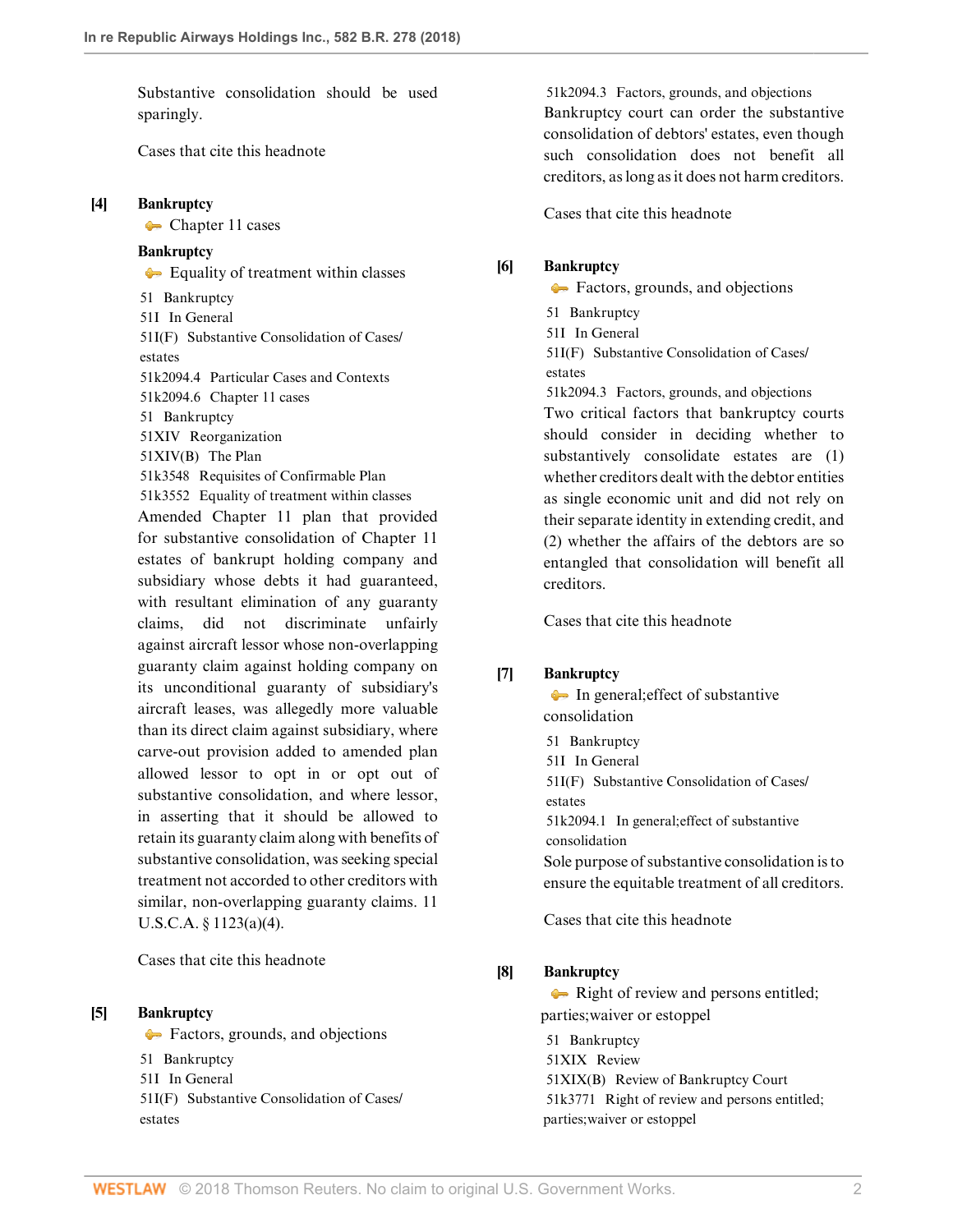Creditor that, pursuant to carve-out provision added to amended Chapter 11 plan, had the option either of opting into or out of the treatment that it would receive as result of bankruptcy court's decision to substantively consolidate Chapter 11 estates of bankrupt holding company and its subsidiary, was not harmed by decision to substantively consolidate estates and thus lacked standing to appeal the substantive consolidation decision as allegedly resulting from bankruptcy court's misapplication of relevant factors.

[Cases that cite this headnote](http://www.westlaw.com/Link/RelatedInformation/DocHeadnoteLink?docGuid=I623d8f7036cc11e89d46ed79fb792237&headnoteId=204422162600820180423192151&originationContext=document&vr=3.0&rs=cblt1.0&transitionType=CitingReferences&contextData=(sc.DocLink))

## <span id="page-2-0"></span>**[\[9\]](#page-6-1) [Bankruptcy](http://www.westlaw.com/Browse/Home/KeyNumber/51/View.html?docGuid=I623d8f7036cc11e89d46ed79fb792237&originationContext=document&vr=3.0&rs=cblt1.0&transitionType=DocumentItem&contextData=(sc.DocLink))**

[Chapter 11 cases](http://www.westlaw.com/Browse/Home/KeyNumber/51k2094.6/View.html?docGuid=I623d8f7036cc11e89d46ed79fb792237&originationContext=document&vr=3.0&rs=cblt1.0&transitionType=DocumentItem&contextData=(sc.DocLink))

[51](http://www.westlaw.com/Browse/Home/KeyNumber/51/View.html?docGuid=I623d8f7036cc11e89d46ed79fb792237&originationContext=document&vr=3.0&rs=cblt1.0&transitionType=DocumentItem&contextData=(sc.DocLink)) Bankruptcy [51I](http://www.westlaw.com/Browse/Home/KeyNumber/51I/View.html?docGuid=I623d8f7036cc11e89d46ed79fb792237&originationContext=document&vr=3.0&rs=cblt1.0&transitionType=DocumentItem&contextData=(sc.DocLink)) In General [51I\(F\)](http://www.westlaw.com/Browse/Home/KeyNumber/51I(F)/View.html?docGuid=I623d8f7036cc11e89d46ed79fb792237&originationContext=document&vr=3.0&rs=cblt1.0&transitionType=DocumentItem&contextData=(sc.DocLink)) Substantive Consolidation of Cases/ estates [51k2094.4](http://www.westlaw.com/Browse/Home/KeyNumber/51k2094.4/View.html?docGuid=I623d8f7036cc11e89d46ed79fb792237&originationContext=document&vr=3.0&rs=cblt1.0&transitionType=DocumentItem&contextData=(sc.DocLink)) Particular Cases and Contexts [51k2094.6](http://www.westlaw.com/Browse/Home/KeyNumber/51k2094.6/View.html?docGuid=I623d8f7036cc11e89d46ed79fb792237&originationContext=document&vr=3.0&rs=cblt1.0&transitionType=DocumentItem&contextData=(sc.DocLink)) Chapter 11 cases

Bankruptcy court did not clearly err in finding either, one, that creditors had treated, as a single economic unit, a bankrupt holding company and a debtorsubsidiary that had operated as single business under single business plan, shared overhead, accounting and back office functions, and filed consolidated financial statements and tax returns, or two, that these debtors' affairs were sufficiently entangled that substantive consolidation would benefit creditors, and committed no legal err in ordering such consolidation; benefit to creditors conferred by substantive consolidation was borne out by objecting creditor's own admission that it would get two cents on dollar without substantive consolidation and 45 cents on dollar under substantive consolidation.

[Cases that cite this headnote](http://www.westlaw.com/Link/RelatedInformation/DocHeadnoteLink?docGuid=I623d8f7036cc11e89d46ed79fb792237&headnoteId=204422162600920180423192151&originationContext=document&vr=3.0&rs=cblt1.0&transitionType=CitingReferences&contextData=(sc.DocLink))

#### <span id="page-2-1"></span>**[\[10\]](#page-6-2) [Bankruptcy](http://www.westlaw.com/Browse/Home/KeyNumber/51/View.html?docGuid=I623d8f7036cc11e89d46ed79fb792237&originationContext=document&vr=3.0&rs=cblt1.0&transitionType=DocumentItem&contextData=(sc.DocLink))**

[Notice](http://www.westlaw.com/Browse/Home/KeyNumber/51k3567/View.html?docGuid=I623d8f7036cc11e89d46ed79fb792237&originationContext=document&vr=3.0&rs=cblt1.0&transitionType=DocumentItem&contextData=(sc.DocLink)) Notice [51](http://www.westlaw.com/Browse/Home/KeyNumber/51/View.html?docGuid=I623d8f7036cc11e89d46ed79fb792237&originationContext=document&vr=3.0&rs=cblt1.0&transitionType=DocumentItem&contextData=(sc.DocLink)) Bankruptcy [51XIV](http://www.westlaw.com/Browse/Home/KeyNumber/51XIV/View.html?docGuid=I623d8f7036cc11e89d46ed79fb792237&originationContext=document&vr=3.0&rs=cblt1.0&transitionType=DocumentItem&contextData=(sc.DocLink)) Reorganization [51XIV\(B\)](http://www.westlaw.com/Browse/Home/KeyNumber/51XIV(B)/View.html?docGuid=I623d8f7036cc11e89d46ed79fb792237&originationContext=document&vr=3.0&rs=cblt1.0&transitionType=DocumentItem&contextData=(sc.DocLink)) The Plan

[51k3566](http://www.westlaw.com/Browse/Home/KeyNumber/51k3566/View.html?docGuid=I623d8f7036cc11e89d46ed79fb792237&originationContext=document&vr=3.0&rs=cblt1.0&transitionType=DocumentItem&contextData=(sc.DocLink)) Confirmation; Objections [51k3567](http://www.westlaw.com/Browse/Home/KeyNumber/51k3567/View.html?docGuid=I623d8f7036cc11e89d46ed79fb792237&originationContext=document&vr=3.0&rs=cblt1.0&transitionType=DocumentItem&contextData=(sc.DocLink)) Notice

Creditor that had delayed in objecting to substantive consolidation of Chapter 11 estates of holding company and its bankrupt subsidiary, despite fact that substantive consolidation had been on the table for months as component of debtors' proposed plan, could not complain of lack of notice of carve-out provision that debtors added to amended plan to address its belated objections, especially where carve-out, by allowing creditor to choose between opting into or opting out of treatment that it would receive upon substantive consolidation of estates, negated any prejudice to creditor from this lack of notice.

[Cases that cite this headnote](http://www.westlaw.com/Link/RelatedInformation/DocHeadnoteLink?docGuid=I623d8f7036cc11e89d46ed79fb792237&headnoteId=204422162601020180423192151&originationContext=document&vr=3.0&rs=cblt1.0&transitionType=CitingReferences&contextData=(sc.DocLink))

### **Attorneys and Law Firms**

[Gary D. Ticoll,](http://www.westlaw.com/Link/Document/FullText?findType=h&pubNum=176284&cite=0325130001&originatingDoc=I623d8f7036cc11e89d46ed79fb792237&refType=RQ&originationContext=document&vr=3.0&rs=cblt1.0&transitionType=DocumentItem&contextData=(sc.DocLink)) [Bruce Robert Zirinsky](http://www.westlaw.com/Link/Document/FullText?findType=h&pubNum=176284&cite=0190519401&originatingDoc=I623d8f7036cc11e89d46ed79fb792237&refType=RQ&originationContext=document&vr=3.0&rs=cblt1.0&transitionType=DocumentItem&contextData=(sc.DocLink)), [Gary D.](http://www.westlaw.com/Link/Document/FullText?findType=h&pubNum=176284&cite=0325130001&originatingDoc=I623d8f7036cc11e89d46ed79fb792237&refType=RQ&originationContext=document&vr=3.0&rs=cblt1.0&transitionType=DocumentItem&contextData=(sc.DocLink)) [Ticoll,](http://www.westlaw.com/Link/Document/FullText?findType=h&pubNum=176284&cite=0325130001&originatingDoc=I623d8f7036cc11e89d46ed79fb792237&refType=RQ&originationContext=document&vr=3.0&rs=cblt1.0&transitionType=DocumentItem&contextData=(sc.DocLink)) Greenberg Traurig, LLP, [Christopher K. Kiplok](http://www.westlaw.com/Link/Document/FullText?findType=h&pubNum=176284&cite=0328217901&originatingDoc=I623d8f7036cc11e89d46ed79fb792237&refType=RQ&originationContext=document&vr=3.0&rs=cblt1.0&transitionType=DocumentItem&contextData=(sc.DocLink)), [Erin Eileen Diers](http://www.westlaw.com/Link/Document/FullText?findType=h&pubNum=176284&cite=0461092301&originatingDoc=I623d8f7036cc11e89d46ed79fb792237&refType=RQ&originationContext=document&vr=3.0&rs=cblt1.0&transitionType=DocumentItem&contextData=(sc.DocLink)), [Gabrielle Glemann,](http://www.westlaw.com/Link/Document/FullText?findType=h&pubNum=176284&cite=0375843701&originatingDoc=I623d8f7036cc11e89d46ed79fb792237&refType=RQ&originationContext=document&vr=3.0&rs=cblt1.0&transitionType=DocumentItem&contextData=(sc.DocLink)) [Gregory Charles](http://www.westlaw.com/Link/Document/FullText?findType=h&pubNum=176284&cite=0430320601&originatingDoc=I623d8f7036cc11e89d46ed79fb792237&refType=RQ&originationContext=document&vr=3.0&rs=cblt1.0&transitionType=DocumentItem&contextData=(sc.DocLink)) [Farrell](http://www.westlaw.com/Link/Document/FullText?findType=h&pubNum=176284&cite=0430320601&originatingDoc=I623d8f7036cc11e89d46ed79fb792237&refType=RQ&originationContext=document&vr=3.0&rs=cblt1.0&transitionType=DocumentItem&contextData=(sc.DocLink)), Hughes Hubbard & Reed LLP, [Sharon Jill](http://www.westlaw.com/Link/Document/FullText?findType=h&pubNum=176284&cite=0121910301&originatingDoc=I623d8f7036cc11e89d46ed79fb792237&refType=RQ&originationContext=document&vr=3.0&rs=cblt1.0&transitionType=DocumentItem&contextData=(sc.DocLink)) [Richardson,](http://www.westlaw.com/Link/Document/FullText?findType=h&pubNum=176284&cite=0121910301&originatingDoc=I623d8f7036cc11e89d46ed79fb792237&refType=RQ&originationContext=document&vr=3.0&rs=cblt1.0&transitionType=DocumentItem&contextData=(sc.DocLink)) Zirinsky Law Partners PLLC, New York, NY, for Republic Airways Holdings Inc.

#### OPINION AND ORDER

## [J. PAUL OETKEN,](http://www.westlaw.com/Link/Document/FullText?findType=h&pubNum=176284&cite=0327718301&originatingDoc=I623d8f7036cc11e89d46ed79fb792237&refType=RQ&originationContext=document&vr=3.0&rs=cblt1.0&transitionType=DocumentItem&contextData=(sc.DocLink)) District Judge:

This is a bankruptcy appeal involving commercial aircraft leases. At issue is a procedure called substantive consolidation. Substantive consolidation allows a bankruptcy court to pool the assets and liabilities of distinct corporate entities for the purposes of confirming a bankruptcy plan. The question here is whether the bankruptcy court improperly consolidated two debtors or discriminated against the appealing creditors. Because it did not, its decision is affirmed.

## **I. Background**

The appellants are two creditors: Wells Fargo Bank Northwest, N.A., and ALF VI, Inc. (collectively,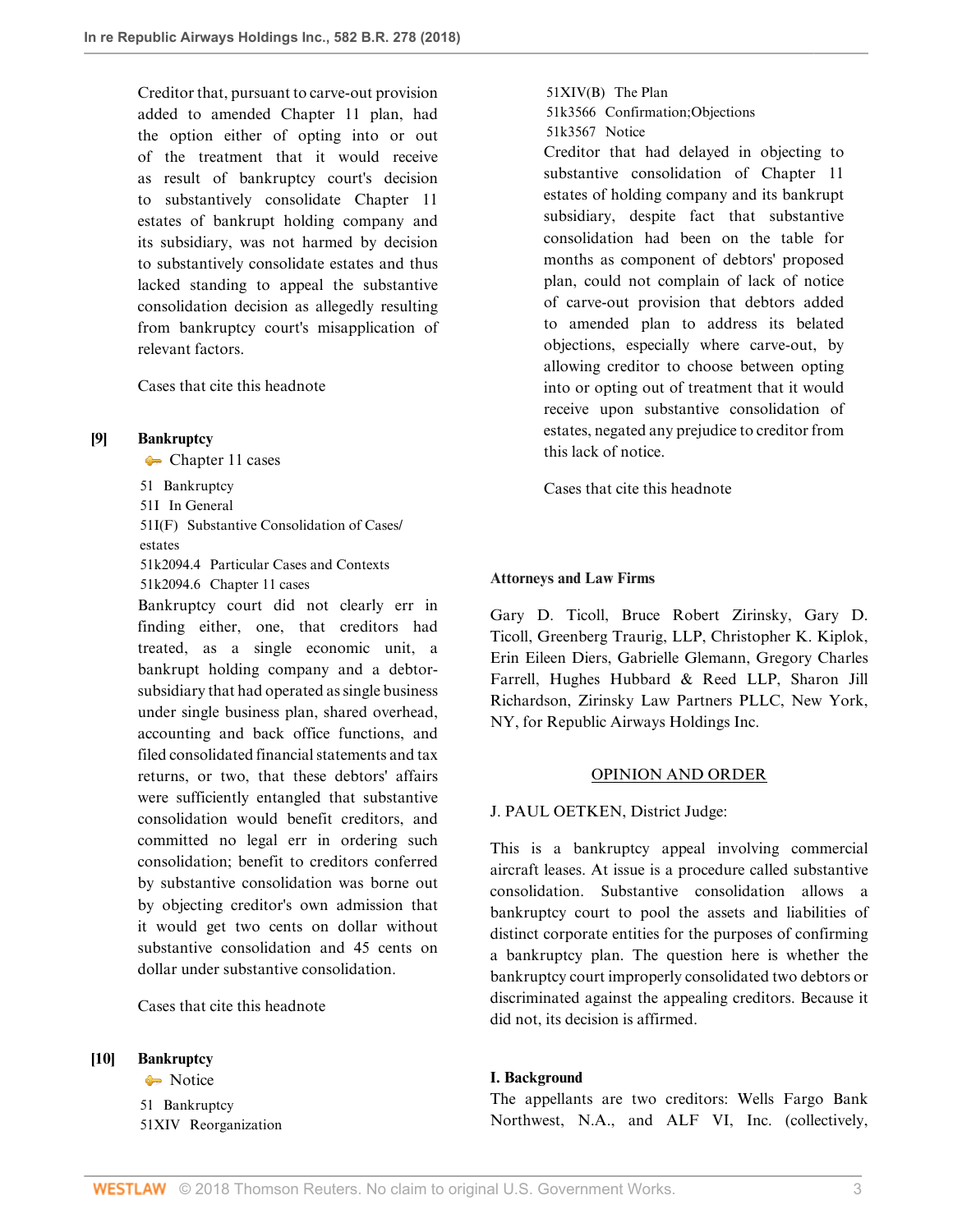"Residco"). The case concerns the debts of two companies: Republic Airways Holdings, Inc. and Shuttle America Corporation (collectively, "the Debtors"). Republic is a holding company, and is the parent of Shuttle America.

This appeal stems from seven leases of commercial aircraft to Shuttle America by Residco and its predecessors. Republic guaranteed the leases, meaning that it was on the hook for Shuttle America's obligations. Both Republic and Shuttle America filed for bankruptcy and rejected the leases. This triggered a damages provision in the leases. This provision calculates the amount of liquidated damages using a formula. Both debtors are potentially liable to pay these damages: Shuttle America is liable as the lessee, while Republic is liable as a guarantor. Residco claims total damages under the leases of about \$57 million. (Dkt. No. 9 at 8.)

But there is a twist: While both Republic and Shuttle America are potentially liable **\*281** for the breached leases, Residco's claim against Republic might be more valuable than its claim against Shuttle America. This is because there are unique defenses that Shuttle America might be able to assert based on New York contract law. Republic, however, made an unconditional guarantee of Shuttle America's obligations, and therefore may not be able to assert those defenses. According to Residco, its guarantee claim against Republic may be worth up to \$50 million more than its lease claim against Shuttle America. (*See* Dkt. No. 8–2 at 7.)

The Debtors proposed a plan which substantively consolidated Republic and Shuttle America. The substantive consolidation combined all the assets and liabilities of the two companies and treated them as though they were merged. (*See* Dkt. No. 8–2 at 6.) It also eliminated all guarantee claims, including Residco's guarantee claims against Republic. (*See id.*) Essentially, it combined the two Debtors into one entity and required that all claims be asserted against that one entity. The plan estimated that, due to the benefits of substantive consolidation, unsecured creditors would be paid about forty-five cents on the dollar. (Dkt. No. 8–2 at 6.) Without substantive consolidation, unsecured creditors of Republic (the parent) would get as little as two cents on the dollar. (Dkt. No. 8–2 at [1](#page-3-1)5.)<sup>1</sup>

<span id="page-3-1"></span>[1](#page-3-2) While the two cents figure is disputed, the Court adopts it for the sake of argument because it is the most favorable to Residco—*i.e.*, it creates the largest differential between Residco's recovery under substantive consolidation and Residco's recovery without substantive consolidation.

Residco objected to substantive consolidation on the grounds that it eliminates Residco's valuable guarantee claims and leaves it with its less-valuable lease claims only. In response, the Debtors revised the plan to include a carve-out. The carve-out allowed Residco to opt out of substantive consolidation and have its claims treated as if consolidation had not occurred. This gave Residco two options: It could opt into substantive consolidation, lose its guarantee claims, and get forty-five cents on each dollar of its allowed lease claims. Or, it could opt out of substantive consolidation, keep both its lease and guarantee claims, and receive what it "would have recovered [on both its lease and guarantee claims] if the Plan Consolidation had not taken place." (Dkt. No. 8–2 at 26.) The carve-out also provided that, if Residco chose to opt out of substantive consolidation, the Debtors would bear the burden of proving "the estimated percentage distributions that would have been received" if substantive consolidation had not occurred—*i.e.*, in the counterfactual world in which Republic's and Shuttle America's debts had been administered separately with respect to all creditors. (*Id.*)

Residco still objected. The bankruptcy court overruled the objections and confirmed the plan. Residco appealed. This Court heard oral argument on February 16, 2018. Despite this appeal, the bankruptcy plan has largely been consummated, though the Debtors put money in reserve to satisfy any award to Residco.

# **II. Standard of Review**

<span id="page-3-2"></span><span id="page-3-0"></span>**[\[1](#page-0-0)]** A Bankruptcy Court's findings of fact are reviewed for clear error. *[In re Bayshore Wire Prods. Corp.](http://www.westlaw.com/Link/Document/FullText?findType=Y&serNum=2000092373&pubNum=0000506&originatingDoc=I623d8f7036cc11e89d46ed79fb792237&refType=RP&fi=co_pp_sp_506_103&originationContext=document&vr=3.0&rs=cblt1.0&transitionType=DocumentItem&contextData=(sc.DocLink)#co_pp_sp_506_103)*, 209 [F.3d 100, 103 \(2d Cir. 2000\)](http://www.westlaw.com/Link/Document/FullText?findType=Y&serNum=2000092373&pubNum=0000506&originatingDoc=I623d8f7036cc11e89d46ed79fb792237&refType=RP&fi=co_pp_sp_506_103&originationContext=document&vr=3.0&rs=cblt1.0&transitionType=DocumentItem&contextData=(sc.DocLink)#co_pp_sp_506_103). Questions of law and mixed questions of law and fact are generally subject to de novo review. *[In re Grumman Olson Indus., Inc.](http://www.westlaw.com/Link/Document/FullText?findType=Y&serNum=2027400184&pubNum=0000164&originatingDoc=I623d8f7036cc11e89d46ed79fb792237&refType=RP&fi=co_pp_sp_164_699&originationContext=document&vr=3.0&rs=cblt1.0&transitionType=DocumentItem&contextData=(sc.DocLink)#co_pp_sp_164_699)*, 467 B.R. 694, [699 \(S.D.N.Y. 2012\);](http://www.westlaw.com/Link/Document/FullText?findType=Y&serNum=2027400184&pubNum=0000164&originatingDoc=I623d8f7036cc11e89d46ed79fb792237&refType=RP&fi=co_pp_sp_164_699&originationContext=document&vr=3.0&rs=cblt1.0&transitionType=DocumentItem&contextData=(sc.DocLink)#co_pp_sp_164_699) *see also* **\*282** *[U.S. Bank Nat. Ass'n](http://www.westlaw.com/Link/Document/FullText?findType=Y&serNum=2043943586&pubNum=0000708&originatingDoc=I623d8f7036cc11e89d46ed79fb792237&refType=RP&fi=co_pp_sp_708_962&originationContext=document&vr=3.0&rs=cblt1.0&transitionType=DocumentItem&contextData=(sc.DocLink)#co_pp_sp_708_962) [ex rel. CWCapital Asset Mgmt. LLC v. Vill. at Lakeridge,](http://www.westlaw.com/Link/Document/FullText?findType=Y&serNum=2043943586&pubNum=0000708&originatingDoc=I623d8f7036cc11e89d46ed79fb792237&refType=RP&fi=co_pp_sp_708_962&originationContext=document&vr=3.0&rs=cblt1.0&transitionType=DocumentItem&contextData=(sc.DocLink)#co_pp_sp_708_962) LLC*, — U.S. — , 138 S.Ct. 960, 962, — L.Ed.2d — [\(2018\)](http://www.westlaw.com/Link/Document/FullText?findType=Y&serNum=2043943586&pubNum=0000708&originatingDoc=I623d8f7036cc11e89d46ed79fb792237&refType=RP&fi=co_pp_sp_708_962&originationContext=document&vr=3.0&rs=cblt1.0&transitionType=DocumentItem&contextData=(sc.DocLink)#co_pp_sp_708_962) ("[T]he standard of review for a mixed question all depends—on whether answering it entails primarily legal or factual work.").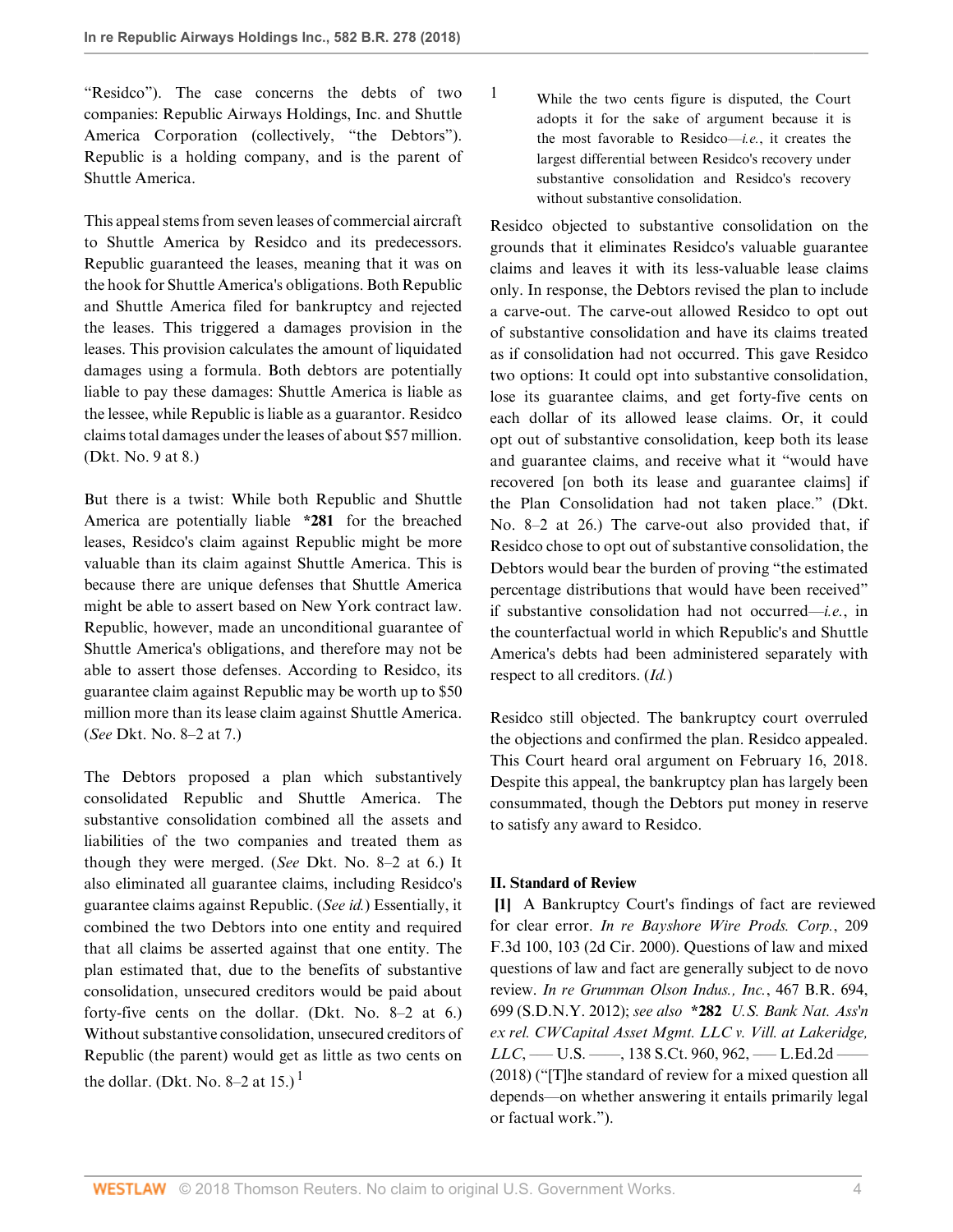#### **III. Discussion**

<span id="page-4-1"></span><span id="page-4-0"></span>**[\[2](#page-0-1)] [\[3\]](#page-0-2)** Substantive consolidation does not originate in the Bankruptcy Code; rather, it is a product of a judicial gloss on the equitable power of bankruptcy courts. *See [In re Augie/Restivo Baking Co.](http://www.westlaw.com/Link/Document/FullText?findType=Y&serNum=1988138097&pubNum=0000350&originatingDoc=I623d8f7036cc11e89d46ed79fb792237&refType=RP&fi=co_pp_sp_350_518&originationContext=document&vr=3.0&rs=cblt1.0&transitionType=DocumentItem&contextData=(sc.DocLink)#co_pp_sp_350_518)*, 860 F.2d 515, 518 (2d [Cir. 1988\);](http://www.westlaw.com/Link/Document/FullText?findType=Y&serNum=1988138097&pubNum=0000350&originatingDoc=I623d8f7036cc11e89d46ed79fb792237&refType=RP&fi=co_pp_sp_350_518&originationContext=document&vr=3.0&rs=cblt1.0&transitionType=DocumentItem&contextData=(sc.DocLink)#co_pp_sp_350_518) *see generally [In re Owens Corning](http://www.westlaw.com/Link/Document/FullText?findType=Y&serNum=2007136575&pubNum=0000506&originatingDoc=I623d8f7036cc11e89d46ed79fb792237&refType=RP&fi=co_pp_sp_506_205&originationContext=document&vr=3.0&rs=cblt1.0&transitionType=DocumentItem&contextData=(sc.DocLink)#co_pp_sp_506_205)*, 419 F.3d [195, 205 –07 \(3d Cir. 2005\)](http://www.westlaw.com/Link/Document/FullText?findType=Y&serNum=2007136575&pubNum=0000506&originatingDoc=I623d8f7036cc11e89d46ed79fb792237&refType=RP&fi=co_pp_sp_506_205&originationContext=document&vr=3.0&rs=cblt1.0&transitionType=DocumentItem&contextData=(sc.DocLink)#co_pp_sp_506_205) (reviewing the history of substantive consolidation). "Substantive consolidation usually results in, *inter alia*, pooling the assets of, and claims against, the two entities; satisfying liabilities from the resultant common fund; eliminating inter-company claims; and combining the creditors of the two companies for purposes of voting on reorganization plans." *[Augie/](http://www.westlaw.com/Link/Document/FullText?findType=Y&serNum=1988138097&pubNum=0000350&originatingDoc=I623d8f7036cc11e89d46ed79fb792237&refType=RP&fi=co_pp_sp_350_518&originationContext=document&vr=3.0&rs=cblt1.0&transitionType=DocumentItem&contextData=(sc.DocLink)#co_pp_sp_350_518) Restivo*[, 860 F.2d at 518](http://www.westlaw.com/Link/Document/FullText?findType=Y&serNum=1988138097&pubNum=0000350&originatingDoc=I623d8f7036cc11e89d46ed79fb792237&refType=RP&fi=co_pp_sp_350_518&originationContext=document&vr=3.0&rs=cblt1.0&transitionType=DocumentItem&contextData=(sc.DocLink)#co_pp_sp_350_518). Because of the dangers in forcing creditors of one debtor to share on a parity with creditors of a less solvent debtor, the Second Circuit has stressed that substantive consolidation should be used "sparingly." *[Id.](http://www.westlaw.com/Link/Document/FullText?findType=Y&serNum=1988138097&pubNum=0000350&originatingDoc=I623d8f7036cc11e89d46ed79fb792237&refType=RP&originationContext=document&vr=3.0&rs=cblt1.0&transitionType=DocumentItem&contextData=(sc.DocLink))* (quoting *[Chemical Bank New York Trust Co. v. Kheel](http://www.westlaw.com/Link/Document/FullText?findType=Y&serNum=1966123293&pubNum=0000350&originatingDoc=I623d8f7036cc11e89d46ed79fb792237&refType=RP&fi=co_pp_sp_350_847&originationContext=document&vr=3.0&rs=cblt1.0&transitionType=DocumentItem&contextData=(sc.DocLink)#co_pp_sp_350_847)*, [369 F.2d 845, 847 \(2d Cir. 1966\)](http://www.westlaw.com/Link/Document/FullText?findType=Y&serNum=1966123293&pubNum=0000350&originatingDoc=I623d8f7036cc11e89d46ed79fb792237&refType=RP&fi=co_pp_sp_350_847&originationContext=document&vr=3.0&rs=cblt1.0&transitionType=DocumentItem&contextData=(sc.DocLink)#co_pp_sp_350_847) ).

Residco's arguments on appeal boil down to three points: (1) that the plan discriminates against Residco, (2) that the bankruptcy court misapplied the *[Augie/Restivo](http://www.westlaw.com/Link/Document/FullText?findType=Y&serNum=1988138097&pubNum=0000350&originatingDoc=I623d8f7036cc11e89d46ed79fb792237&refType=RP&originationContext=document&vr=3.0&rs=cblt1.0&transitionType=DocumentItem&contextData=(sc.DocLink))* factors in deciding that substantive consolidation was appropriate, and (3) that Residco did not receive adequate disclosures. Importantly, Residco is not trying to unwind the entire plan or argue that substantive consolidation was inappropriate as to the other creditors. It merely argues that substantive consolidation was inappropriate as to Residco's claims.

#### <span id="page-4-2"></span>**A. Does the Plan Discriminate Against Residco?**

**[\[4](#page-1-0)]** Residco's strongest argument is that the plan discriminates against it. Residco argues that, under the plan, Residco can reap the benefits of substantive consolidation only if it gives up its strong guarantee claim against Republic. Residco maintains that it is the only creditor that was forced to give up something in order to benefit from substantive consolidation, in violation of [11](http://www.westlaw.com/Link/Document/FullText?findType=L&pubNum=1000546&cite=11USCAS1123&originatingDoc=I623d8f7036cc11e89d46ed79fb792237&refType=SP&originationContext=document&vr=3.0&rs=cblt1.0&transitionType=DocumentItem&contextData=(sc.DocLink)#co_pp_d40e000072291) [U.S.C. § 1123\(a\)\(4\),](http://www.westlaw.com/Link/Document/FullText?findType=L&pubNum=1000546&cite=11USCAS1123&originatingDoc=I623d8f7036cc11e89d46ed79fb792237&refType=SP&originationContext=document&vr=3.0&rs=cblt1.0&transitionType=DocumentItem&contextData=(sc.DocLink)#co_pp_d40e000072291) which requires that similar claims be treated equally.

The core question is about the baseline for fair treatment and the distinction between benefit and harm. In other words, is Residco seeking to avoid being treated worse than other creditors, or is it seeking an added benefit beyond that afforded to other creditors?

To answer this question, we need to go back in time. Specifically, we need to back to when the substantive consolidation provision was proposed. At that time, the debtors and creditors were faced with two options: Option A was to treat Republic and Shuttle America as separate entities, preserve all guarantee claims, and endure a costly and inefficient claims process that would reduce the value of all creditors' claims. Option B was to substantively consolidate the two entities, eliminate all guarantee claims, and increase the value of the creditors' claims. If we accept the narrative that these were the only two options available, Residco's claim surely fails because the carve-out allows Residco to choose between those very two options.

But Residco argues that this a false dichotomy because there should have been an option C. In option C, the two Debtors are consolidated, but only *overlapping* guarantee claims are eliminated. In this scenario, non-overlapping guarantee claims—*i.e.*, where the amount claimed against the parent is different than the amount claimed against the subsidiary—are **\*283** not eliminated. And in this scenario, Residco would both keep its guarantee claim *and* get the benefit of the higher recovery that accompanies substantive consolidation.

<span id="page-4-3"></span>But this argument rests on a fallacy: there really was no option C. Residco's argument ignores the fact that there were numerous creditors holding potentially nonoverlapping guarantee claims. Republic had guaranteed over 90 percent of the claims against its airline subsidiaries, and all of the aircraft leases had liquidateddamages provisions similar to the one giving rise to Residco's claim. (Dkt. No. 8–2 at 27.) Therefore, at the time the substantive consolidation provision was proposed, it appears that the only way substantive consolidation could work was to eliminate *all* guarantee claims, overlapping and not. Option C likely would not have worked because it would have been impossible to preserve non-overlapping guarantee claims while also getting the benefits of substantive consolidation.<sup>[2](#page-5-3)</sup> The only viable options were A and B, and the opt-out allows Residco to choose whichever one of the two it prefers. (*See* Dkt. No. 8–2 at 32 ("[Substantive consolidation] was proposed for the benefit of the estate given, among other things, the frequent use of guarantees by [Republic] and the efficiency and related cost savings under the Plan.").)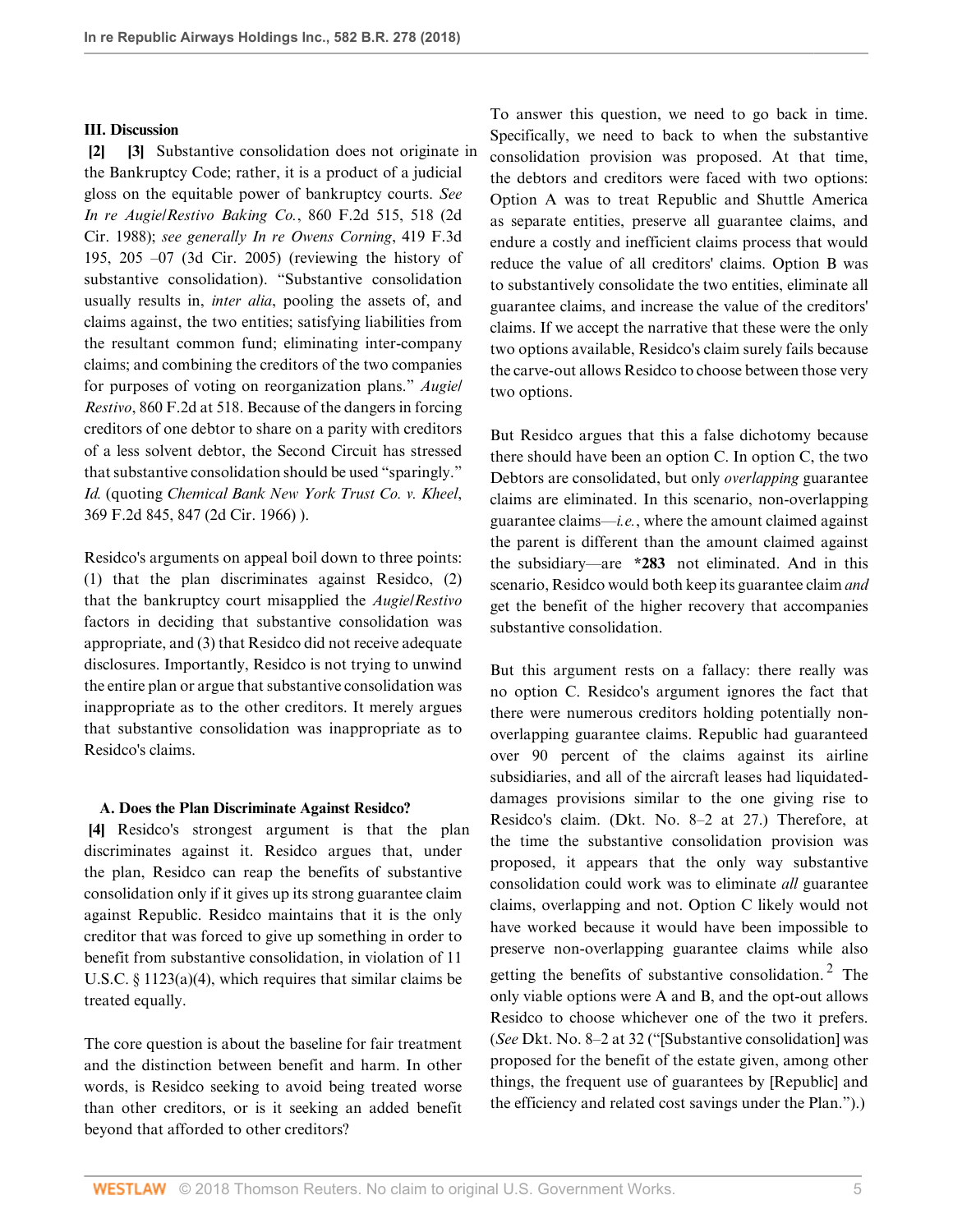<span id="page-5-3"></span>[2](#page-4-3) Granted, at the time the carve-out was inserted, all holders of non-overlapping guarantee claims had settled, leaving Residco as the only holder of such claims. But those creditors had settled under the expectation that all of their guarantee claims—including non-overlapping ones—would be eliminated. (*See* Dkt. No. 8–2 at 27 n.13 (citing cases), 32–33 (reciting facts).) It is possible that those creditors settled on the seemingly reasonable assumption that their guarantee claims were simply coextensive with their lease (or other underlying) claims—*i.e.*, that there were no (or few) true "nonoverlapping" guarantee claims. Indeed, Residco's entire theory that it has some \$50 million in guarantee claims arising from just \$7 million in underlying lease claims is premised on a legal argument that this Court considers dubious: namely, that a liquidated damages provision in a lease agreement that is determined to be unenforceable—as against public policy—is nevertheless enforceable under a parent company's guarantee where the guarantee waives affirmative defenses. (*See* Dkt. No. 8–2 at 23–24 & n. 11.) That issue, however, is the subject of Residco's claims on the merits, and is not presented in this appeal.

<span id="page-5-0"></span>**[\[5](#page-1-2)]** And even if it were possible to get the benefits of substantive consolidation while preserving Residco's guarantee claims, Residco's argument boils down to the notion that it should have gotten special treatment: whereas all creditors, including those holding nonoverlapping guarantee claims, gave up their guarantee claims in order to get a higher recovery, Residco is taking the position that it should have been allowed to keep its guarantee claims and still get a higher recovery. But the Second Circuit has held that substantive consolidation does not have to benefit all creditors: all that is required is that it not harm creditors. *See [In re Cont'l Vending](http://www.westlaw.com/Link/Document/FullText?findType=Y&serNum=1975111245&pubNum=0000350&originatingDoc=I623d8f7036cc11e89d46ed79fb792237&refType=RP&fi=co_pp_sp_350_999&originationContext=document&vr=3.0&rs=cblt1.0&transitionType=DocumentItem&contextData=(sc.DocLink)#co_pp_sp_350_999) Mach. Corp.*[, 517 F.2d 997, 999, 1001 \(2d Cir. 1975\)](http://www.westlaw.com/Link/Document/FullText?findType=Y&serNum=1975111245&pubNum=0000350&originatingDoc=I623d8f7036cc11e89d46ed79fb792237&refType=RP&fi=co_pp_sp_350_999&originationContext=document&vr=3.0&rs=cblt1.0&transitionType=DocumentItem&contextData=(sc.DocLink)#co_pp_sp_350_999) (rejecting the argument that "it would be unfair and inequitable to permit [one class of creditors] to improve their position but to deny [another class of creditors] such improvement," and affirming substantive consolidation because the second class of creditors got "exactly what it bargained for"). The Bankruptcy Code likewise requires that a plan must "provide the same treatment for each claim or interest of a particular class, unless the holder of a particular claim or interest agrees to a less favorable treatment of such particular claim or interest." [11 U.S.C.](http://www.westlaw.com/Link/Document/FullText?findType=L&pubNum=1000546&cite=11USCAS1123&originatingDoc=I623d8f7036cc11e89d46ed79fb792237&refType=SP&originationContext=document&vr=3.0&rs=cblt1.0&transitionType=DocumentItem&contextData=(sc.DocLink)#co_pp_d40e000072291)  $§ 1123(a)(4)$ . This carve-out did just that.

Nor does Residco prevail on its argument that substantive consolidation was used "offensively" by the Debtors in order to circumvent Residco's potentially valuable **\*284** guarantee claims. *See [Owens Corning](http://www.westlaw.com/Link/Document/FullText?findType=Y&serNum=2007136575&pubNum=0000506&originatingDoc=I623d8f7036cc11e89d46ed79fb792237&refType=RP&fi=co_pp_sp_506_215&originationContext=document&vr=3.0&rs=cblt1.0&transitionType=DocumentItem&contextData=(sc.DocLink)#co_pp_sp_506_215)*, 419 F.3d [at 215](http://www.westlaw.com/Link/Document/FullText?findType=Y&serNum=2007136575&pubNum=0000506&originatingDoc=I623d8f7036cc11e89d46ed79fb792237&refType=RP&fi=co_pp_sp_506_215&originationContext=document&vr=3.0&rs=cblt1.0&transitionType=DocumentItem&contextData=(sc.DocLink)#co_pp_sp_506_215) ("[S]ubstantive consolidation should be used defensively to remedy identifiable harms, not offensively to achieve advantage over one group in the plan negotiation process.") First, the bankruptcy court found that substantive consolidation was not adopted with a specific creditor in mind or with an offensive purpose. (*See* Dkt. No. 8–2 at 32 ("[T]here is no suggestion that substantive consolidation here was directed at any one creditor.").) And second, the elimination of guarantees is a "typical" feature of substantive consolidation, and is not a nefarious mechanism that the Debtors selectively employed here. *[In re Standard Brands Paint Co.](http://www.westlaw.com/Link/Document/FullText?findType=Y&serNum=1993110244&pubNum=0000164&originatingDoc=I623d8f7036cc11e89d46ed79fb792237&refType=RP&fi=co_pp_sp_164_566&originationContext=document&vr=3.0&rs=cblt1.0&transitionType=DocumentItem&contextData=(sc.DocLink)#co_pp_sp_164_566)*, 154 [B.R. 563, 566 \(Bankr. C.D. Cal. 1993\).](http://www.westlaw.com/Link/Document/FullText?findType=Y&serNum=1993110244&pubNum=0000164&originatingDoc=I623d8f7036cc11e89d46ed79fb792237&refType=RP&fi=co_pp_sp_164_566&originationContext=document&vr=3.0&rs=cblt1.0&transitionType=DocumentItem&contextData=(sc.DocLink)#co_pp_sp_164_566) If any party acted opportunistically, the bankruptcy court noted, it was Residco, which waited until the last minute to lodge its challenge. (*See* Dkt. No. 8 at 32–34.)

Also important is that the bankruptcy court went to great lengths to minimize any unfairness to Residco. First, the carve-out allowed Residco to choose which option it preferred. Second, the carve-out allowed Residco to delay making a decision until the value of its lease and guarantee claims had been determined. And third, in the event that Residco chooses to opt out of substantive consolidation, it is the Debtors—not Residco—that would bear the burden of proof on the counterfactual question of how much Residco would have recovered had substantive consolidation not occurred.

In sum, the bankruptcy court did not err in concluding that the plan does not discriminate against Residco.

# **B. Did the Bankruptcy Court Err in Applying the** *[Augie/](http://www.westlaw.com/Link/Document/FullText?findType=Y&serNum=1988138097&pubNum=0000350&originatingDoc=I623d8f7036cc11e89d46ed79fb792237&refType=RP&originationContext=document&vr=3.0&rs=cblt1.0&transitionType=DocumentItem&contextData=(sc.DocLink)) [Restivo](http://www.westlaw.com/Link/Document/FullText?findType=Y&serNum=1988138097&pubNum=0000350&originatingDoc=I623d8f7036cc11e89d46ed79fb792237&refType=RP&originationContext=document&vr=3.0&rs=cblt1.0&transitionType=DocumentItem&contextData=(sc.DocLink))* **Factors?**

Residco also argues that the bankruptcy court misapplied the *[Augie/Restivo](http://www.westlaw.com/Link/Document/FullText?findType=Y&serNum=1988138097&pubNum=0000350&originatingDoc=I623d8f7036cc11e89d46ed79fb792237&refType=RP&originationContext=document&vr=3.0&rs=cblt1.0&transitionType=DocumentItem&contextData=(sc.DocLink))* factors, which are critical to the determination of whether substantive consolidation is appropriate. As noted above, however, Residco does not seek to unwind the substantive consolidation as to other creditors; it argues only that substantive consolidation was inappropriate as to Residco. (*See* Dkt. No. 27 at 3–4.)

<span id="page-5-2"></span><span id="page-5-1"></span>**[\[6](#page-1-3)] [\[7](#page-1-4)]** *[Augie/Restivo](http://www.westlaw.com/Link/Document/FullText?findType=Y&serNum=1988138097&pubNum=0000350&originatingDoc=I623d8f7036cc11e89d46ed79fb792237&refType=RP&originationContext=document&vr=3.0&rs=cblt1.0&transitionType=DocumentItem&contextData=(sc.DocLink))* articulated two critical factors that indicate whether substantive consolidation will result in equitable treatment: (1) whether creditors dealt with the